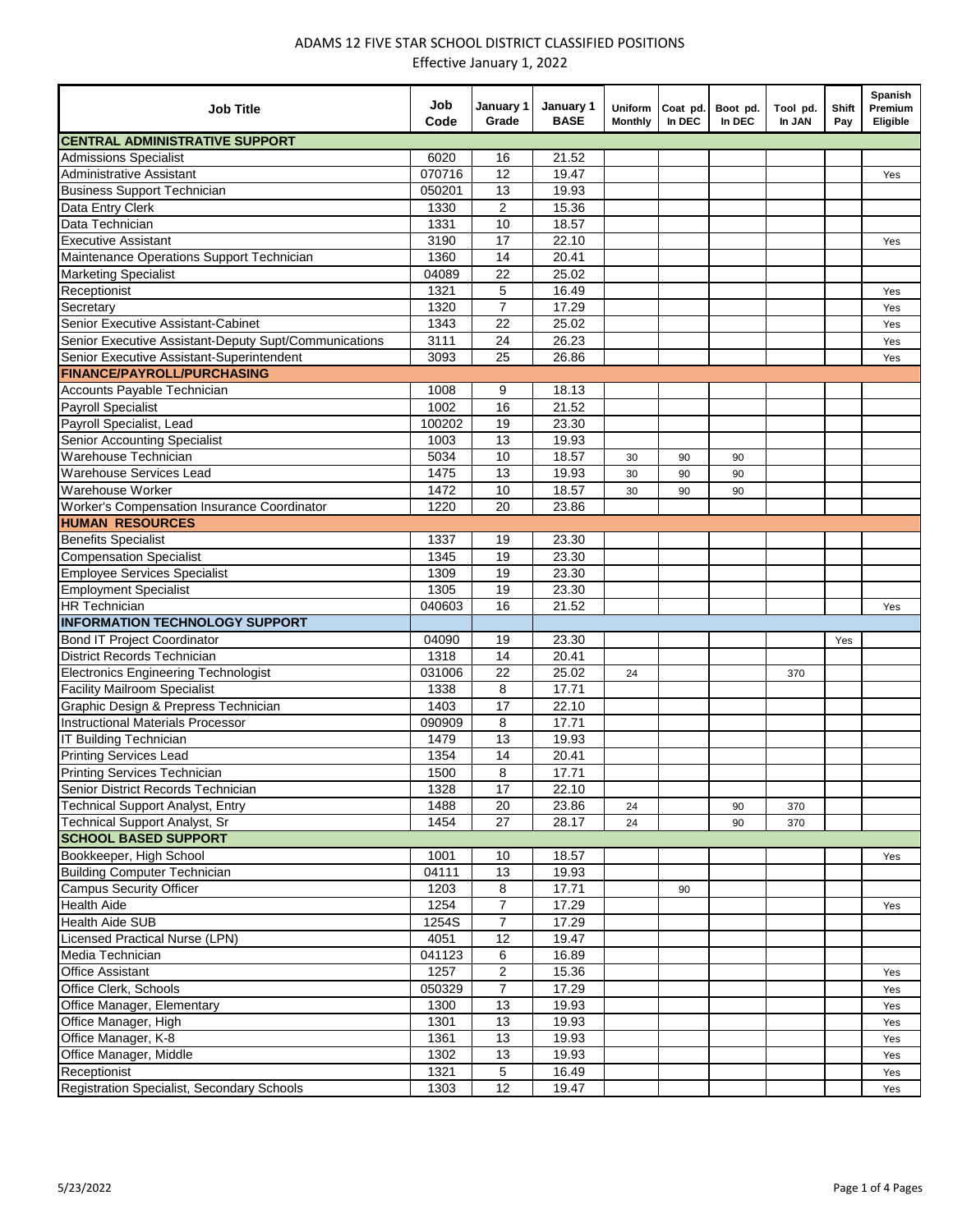| Job Title                                  | Job<br>Code | January 1<br>Grade | January 1<br><b>BASE</b> | Uniform<br>Monthly | Coat pd.<br>In DEC | Boot pd.<br>In DEC | Tool pd.<br>In JAN | Shift<br>Pay | Spanish<br>Premium<br>Eligible |
|--------------------------------------------|-------------|--------------------|--------------------------|--------------------|--------------------|--------------------|--------------------|--------------|--------------------------------|
| Secretary/Registrar, Elementary School     | 1314        | 9                  | 18.13                    |                    |                    |                    |                    |              | Yes                            |
| Secretary, High School                     | 1315        | $\overline{8}$     | 17.71                    |                    |                    |                    |                    |              | Yes                            |
| Secretary, K-8 School                      | 1362        | 8                  | 17.71                    |                    |                    |                    |                    |              | Yes                            |
| Secretary, Middle School                   | 1316        | 8                  | 17.71                    |                    |                    |                    |                    |              | Yes                            |
| <b>BASE &amp; AFTER SCHOOL PROGRAMS</b>    |             |                    |                          |                    |                    |                    |                    |              |                                |
| <b>BASE Assistant Site Director</b>        | 1064        | 9                  | 18.13                    |                    |                    |                    |                    |              |                                |
| <b>BASE Site Director</b>                  | 1052        | 19                 | 23.30                    |                    |                    |                    |                    | Yes          |                                |
| <b>BASE Site Leader</b>                    | 1054        | 5                  | 16.49                    |                    |                    |                    |                    | Yes          |                                |
| <b>BASE Site Leader SUB</b>                | 04083S      | 5                  | 16.49                    |                    |                    |                    |                    | Yes          |                                |
| <b>BASE Special Needs Assistant</b>        | 100506      | $\overline{7}$     | 17.29                    |                    |                    |                    |                    | Yes          |                                |
| <b>CCLC Program Site Director</b>          | 120530      | 15                 | 20.96                    |                    |                    |                    |                    |              |                                |
| <b>CCLC Site Leader</b>                    | 120531      | 5                  | 16.49                    |                    |                    |                    |                    |              |                                |
| Site Aide                                  | 1055        | $\mathbf{1}$       | 15.00                    |                    |                    |                    |                    | Yes          |                                |
| Site Aide SUB                              | 04082S      | $\mathbf{1}$       | 15.00                    |                    |                    |                    |                    | Yes          |                                |
| <b>PRESCHOOL</b>                           |             |                    |                          |                    |                    |                    |                    |              |                                |
| Early Childhood Teaching Assistant (CDHS)  | 050322      | 5                  | 16.49                    |                    |                    |                    |                    |              |                                |
| <b>ECT-Early Childhood Teacher (CDHS)</b>  | 080618      | $\overline{7}$     | 17.29                    |                    |                    |                    |                    |              |                                |
| <b>Preschool Site Aide</b>                 | 050323      | 4                  | 16.10                    |                    |                    |                    |                    |              |                                |
| <b>Preschool Site Director</b>             | 1050        | 17                 | 22.10                    |                    |                    |                    |                    |              |                                |
| <b>CUSTODIAN</b>                           |             |                    |                          |                    |                    |                    |                    |              |                                |
| Custodian                                  | 1105        | 3                  | 15.73                    | 24                 | 90                 |                    |                    | Yes          |                                |
| <b>Custodian Floater</b>                   | 1107        | 3                  | 15.73                    | 24                 | 90                 |                    |                    | Yes          |                                |
| <b>Custodian SUB</b>                       | 1106        | 3                  | 15.73                    |                    |                    |                    |                    | Yes          |                                |
| <b>Custodial Trainer</b>                   | 1108        | 16                 | 21.52                    |                    |                    |                    |                    | Yes          |                                |
| <b>Head Custodian, Elementary</b>          | 060406      | 10                 | 18.57                    | 24                 | 90                 |                    |                    | Yes          |                                |
| Head Custodian, High                       | 1100        | 12                 | 19.47                    | 24                 | 90                 |                    |                    | Yes          |                                |
| Head Custodian, K-8                        | 060408      | 10                 | 18.57                    | 24                 | 90                 |                    |                    | Yes          |                                |
| Head Custodian, Middle                     | 060407      | 10                 | 18.57                    | 24                 | 90                 |                    |                    | Yes          |                                |
| Lead Custodian                             | 1103        | 6                  | 16.89                    | 24                 | 90                 |                    |                    | Yes          |                                |
| <b>BUSINESS SERVICES: OPERATIONS</b>       |             |                    |                          |                    |                    |                    |                    |              |                                |
| Conference Center Operator                 | 1053        | 6                  | 16.89                    |                    |                    |                    |                    | Yes          |                                |
| <b>Emergency Services Dispatch Lead</b>    | 1481        | 19                 | 23.30                    |                    |                    |                    |                    | Yes          |                                |
| <b>Emergency Services Dispatcher</b>       | 1486        | 12                 | 19.47                    |                    |                    |                    |                    | Yes          |                                |
| <b>Facilities Reservations Coordinator</b> | 070501      | 13                 | 19.93                    |                    |                    |                    |                    |              |                                |
| <b>Facility Maintenance Technician</b>     | 100422      | 17                 | 22.10                    | 30                 | 90                 | 90                 | 370                |              |                                |
| <b>Security Guard</b>                      | 1482        | 10                 | 18.57                    | 30                 | 90                 | 90                 |                    | Yes          | Yes                            |
| <b>ATHLETICS AND ACTIVITIES</b>            |             |                    |                          |                    |                    |                    |                    |              |                                |
| <b>Aquatics Operator</b>                   | 100524      | 16                 | 21.52                    | 30                 |                    |                    |                    | Yes          |                                |
| Aquatics Operator, Assistant               | 1158        | $\overline{7}$     | 17.29                    | 30                 |                    |                    |                    | Yes          |                                |
| Athletics/Activities Financial Specialist  | 1171        | 12                 | 19.47                    |                    |                    |                    |                    |              |                                |
| <b>Athletic Facilities Lead Operator</b>   | 100519      | 19                 | 23.30                    | 30                 |                    |                    |                    | Yes          |                                |
| <b>Head Lifeguard</b>                      | 100526      | $\overline{2}$     | 15.36                    |                    |                    |                    |                    | Yes          |                                |
| Lifeguard                                  | 100525      | $\mathbf{1}$       | 15.00                    |                    |                    |                    |                    | Yes          |                                |
| Stadium Operator                           | 100528      | 10                 | 18.57                    | 30                 | 90                 | 90                 |                    | Yes          |                                |
| <b>NUTRITION SERVICES</b>                  |             |                    |                          |                    |                    |                    |                    |              |                                |
| Asst. Kitchen Manager, Elementary          | 1155        | 4                  | 16.10                    | 21                 |                    |                    |                    | Yes          |                                |
| Asst. Kitchen Manager, Secondary           | 1154        | 5                  | 16.49                    | 21                 |                    |                    |                    | Yes          |                                |
| Asst. Kitchen Manager, Trainee             | 1166        | $\overline{c}$     | 15.36                    | 21                 |                    |                    |                    | Yes          |                                |
| <b>BASE/Nutrition Services Specialist</b>  | 1169        | 13                 | 19.93                    |                    |                    |                    |                    |              |                                |
| <b>Cook-Cashier Trainee</b>                | 040328      | 1                  | 15.00                    |                    |                    |                    |                    |              |                                |
| Cook-Cashier, Sr                           | 040330      | $\mathbf{1}$       | 15.00                    | 21                 |                    |                    |                    | Yes          |                                |
| Free & Reduced Coordinator                 | 1165        | $\overline{12}$    | 19.47                    |                    |                    |                    |                    |              |                                |
| Hiring & Development Coordinator           | 1170        | 14                 | 20.41                    |                    |                    |                    |                    |              |                                |
| NS Manager, Multi, Elementary              | 1151        | 13                 | 19.93                    | 21                 |                    |                    |                    | Yes          |                                |
| NS Manager, Multi, Secondary               | 1150        | 16                 | 21.52                    | 21                 |                    |                    |                    | Yes          |                                |
| NS Manager, Single, Elementary             | 1153        | 8                  | 17.71                    | 21                 |                    |                    |                    | Yes          |                                |
| NS Manager, Single, Secondary              | 1152        | 10                 | 18.57                    | 21                 |                    |                    |                    | Yes          |                                |
| Nutrition Services Technician/Trainer      | 060410      | 13                 | 19.93                    |                    |                    |                    |                    |              |                                |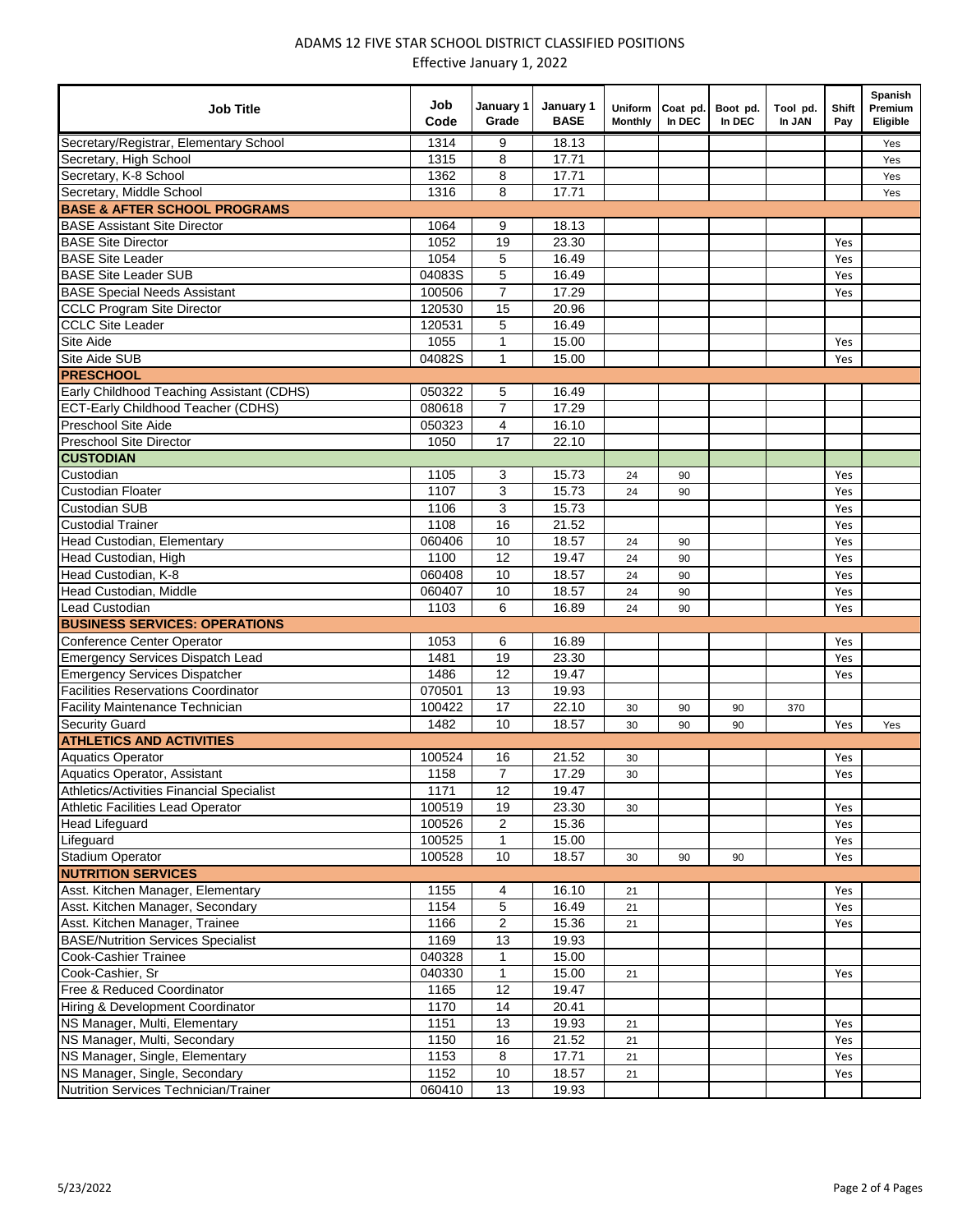| Job Title                                                            | Job<br>Code | January 1<br>Grade | January 1<br><b>BASE</b> | Uniform<br><b>Monthly</b> | Coat pd.<br>In DEC | Boot pd.<br>In DEC | Tool pd.<br>In JAN | Shift<br>Pay | Spanish<br>Premium<br>Eligible |
|----------------------------------------------------------------------|-------------|--------------------|--------------------------|---------------------------|--------------------|--------------------|--------------------|--------------|--------------------------------|
| <b>PARAEDUCATOR SPECIALISTS</b>                                      |             |                    |                          |                           |                    |                    |                    |              |                                |
| <b>Career Assessment Specialist</b>                                  | 1405        | 5                  | 16.49                    |                           |                    |                    |                    |              |                                |
| <b>Certified Occupation Therapist Assistant</b>                      | 1204        | 14                 | 20.41                    |                           |                    |                    |                    |              |                                |
| District Interpreter, Deaf & Hard of Hearing                         | 03002       | 24                 | 26.23                    |                           |                    |                    |                    |              |                                |
| Family Outreach Liaison                                              | 1252        | 8                  | 17.71                    |                           |                    |                    |                    |              |                                |
| Educational Interpreter, Deaf & Hard of Hearing                      | 1201        | 24                 | 26.23                    |                           |                    |                    |                    |              |                                |
| Middle School Transition Facilitator                                 | 060425      | 10                 | 18.57                    |                           |                    |                    |                    |              |                                |
| Newcomer Classroom Assistant                                         | 1267        | 4                  | 16.10                    |                           |                    |                    |                    |              |                                |
| Paraeducator, Assistive Technology                                   | 060828      | 6                  | 16.89                    |                           |                    |                    |                    |              |                                |
| Paraeducator, Classroom Assistant                                    | 1259        | 1                  | 15.00                    |                           |                    |                    |                    |              |                                |
| Paraeducator, Classroom Assistant SUB                                | 1259S       | $\mathbf{1}$       | 15.00                    |                           |                    |                    |                    |              |                                |
| Paraeducator, Computer                                               | 1253        | $\overline{4}$     | 16.10                    |                           |                    |                    |                    |              |                                |
| ParaEducator, Deaf & Hard of Hearing                                 | 1258        | 6                  | 16.89                    |                           |                    |                    |                    |              |                                |
| Paraeducator, Special Education Instruction                          | 1250        | $\overline{5}$     | 16.49                    |                           |                    |                    |                    |              |                                |
| Paraeducator, Special Programs                                       | 1251        | $\overline{7}$     | 17.29                    |                           |                    |                    |                    |              |                                |
| Paraeducator, Title 1 Classroom Assistant                            | 060726      | $\overline{2}$     | 15.36                    |                           |                    |                    |                    |              |                                |
| Paraeducator, Title 1 Special Ed Instruction                         | 060725      | 6                  | 16.89                    |                           |                    |                    |                    |              |                                |
| Paraeducator. Title 1 Special Programs                               | 060724      | 8                  | 17.71                    |                           |                    |                    |                    |              |                                |
| <b>Physical Therapist Assistant</b>                                  | 4054        | 14                 | 20.41                    |                           |                    |                    |                    |              |                                |
| Speech Language Pathology Assistant                                  | 50808       | 16                 | 21.52                    |                           |                    |                    |                    |              |                                |
| <b>Student Monitor</b>                                               | 080317      | $\mathbf{1}$       | 15.00                    |                           |                    |                    |                    |              |                                |
| <b>Transition Services Coach</b>                                     | 1211        | 12                 | 19.47                    |                           |                    |                    |                    |              |                                |
| <b>Transition Services Coach-CDL</b>                                 | 1412        | 13                 | 19.93                    |                           | 90                 |                    |                    |              |                                |
| <b>STUDENT SERVICES &amp; INSTRUCTIONAL SUPPORT</b>                  |             |                    |                          |                           | 90                 |                    |                    |              |                                |
|                                                                      |             |                    |                          |                           |                    |                    |                    |              |                                |
| <b>Braille Transcriber</b><br><b>District Translator/Interpreter</b> | 1223        | 10                 | 18.57                    |                           |                    |                    |                    |              |                                |
|                                                                      | 090723      | 17                 | 22.10                    |                           |                    |                    |                    |              |                                |
| <b>Medicaid Compliance Specialist</b>                                | 1215        | 10                 | 18.57                    |                           |                    |                    |                    |              |                                |
| School Medicaid Program Coordinator                                  | 1213        | 20                 | 23.86                    |                           |                    |                    |                    |              |                                |
| Senior Student Support Tester                                        | 070214      | 6                  | 16.89                    |                           |                    |                    |                    |              | Yes                            |
| <b>Student Support Tester</b>                                        | 051010      | 4                  | 16.10                    |                           |                    |                    |                    |              | Yes                            |
| <b>TRADES</b>                                                        |             |                    |                          |                           |                    |                    |                    |              |                                |
| <b>Bond Preventative Maintenance Technician</b>                      | 5053        | 13                 | 19.93                    | 30                        | 90                 | 90                 | 370                | Yes          |                                |
| Bond Preventative Maintenance Technician, Lead                       | 5054        | 17                 | 22.10                    | 30                        | 90                 | 90                 | 370                | Yes          |                                |
| Carpenter                                                            | 1456        | 14                 | 20.41                    | 30                        | 90                 | 90                 | 370                | Yes          |                                |
| <b>Carpenter Lead</b>                                                | 5048        | 19                 | 23.30                    | 30                        | 90                 | 90                 | 370                | Yes          |                                |
| Commercial Kitchen Appliance/HVAC Tech                               | 090317      | 22                 | 25.02                    | 30                        | 90                 | 90                 | 370                | Yes          |                                |
| Electrician, Journey                                                 | 5018        | $\overline{23}$    | 25.62                    | 30                        | 90                 | 90                 | 370                | Yes          |                                |
| Electrician, Lead                                                    | 5049        | $\overline{28}$    | 28.84                    | 30                        | 90                 | 90                 | 370                | Yes          |                                |
| Electrician, Master                                                  | 1450        | 25                 | 26.86                    | 30                        | 90                 | 90                 | 370                | Yes          |                                |
| Electronic Technician                                                | 1451        | 22                 | 25.02                    | 30                        | 90                 | 90                 | 370                | Yes          |                                |
| <b>HVAC Technician Assistant I</b>                                   | 1494        | 9                  | 18.13                    | 30                        | 90                 | 90                 | 370                | Yes          |                                |
| <b>HVAC Technician Assistant II</b>                                  | 1501        | 13                 | 19.93                    | 30                        | 90                 | 90                 | 370                | Yes          |                                |
| Electronic Technician Lead                                           | 5044        | 27                 | 28.17                    | 30                        | 90                 | 90                 | 370                | Yes          |                                |
| Groundskeeper                                                        | 1467        | 9                  | 18.13                    | 30                        | 90                 | 90                 | 370                | Yes          |                                |
| Groundskeeper, Sr.                                                   | 1460        | 14                 | 20.41                    | 30                        | 90                 | 90                 | 370                | Yes          |                                |
| <b>HVAC Technician</b>                                               | 1453        | 22                 | 25.02                    | 30                        | 90                 | 90                 | 370                | Yes          |                                |
| <b>HVAC Technician, Lead</b>                                         | 1491        | 27                 | 28.17                    | 30                        | 90                 | 90                 | 370                | Yes          |                                |
| _ocksmith                                                            | 060527      | 16                 | 21.52                    | 30                        | 90                 | 90                 | 370                | Yes          |                                |
| Locksmith, Master                                                    | 1483        | 19                 | 23.30                    | 30                        | 90                 | 90                 | 370                | Yes          |                                |
| <b>Outside Services Lead</b>                                         | 5056        | 20                 | 23.86                    | 30                        | 90                 | 90                 | 370                | Yes          |                                |
| Painter                                                              | 1463        | 14                 | 20.41                    | 30                        | 90                 | 90                 | 370                | Yes          |                                |
| Plumber, Journey                                                     | 1473        | 20                 | 23.86                    | 30                        | 90                 | 90                 | 370                | Yes          |                                |
| Plumber, Lead                                                        | 5045        | 27                 | 28.17                    | 30                        | 90                 | 90                 | 370                | Yes          |                                |
| Plumber, Master                                                      | 1452        | 24                 | 26.23                    | 30                        | 90                 | 90                 | 370                | Yes          |                                |
| Roofing Technician                                                   | 1492        | 20                 | 23.86                    | 30                        | 90                 | 90                 | 370                | Yes          |                                |
| <b>Water Resource Specialist</b>                                     | 1468        | 19                 | 23.30                    | 30                        | 90                 | 90                 | 370                | Yes          |                                |